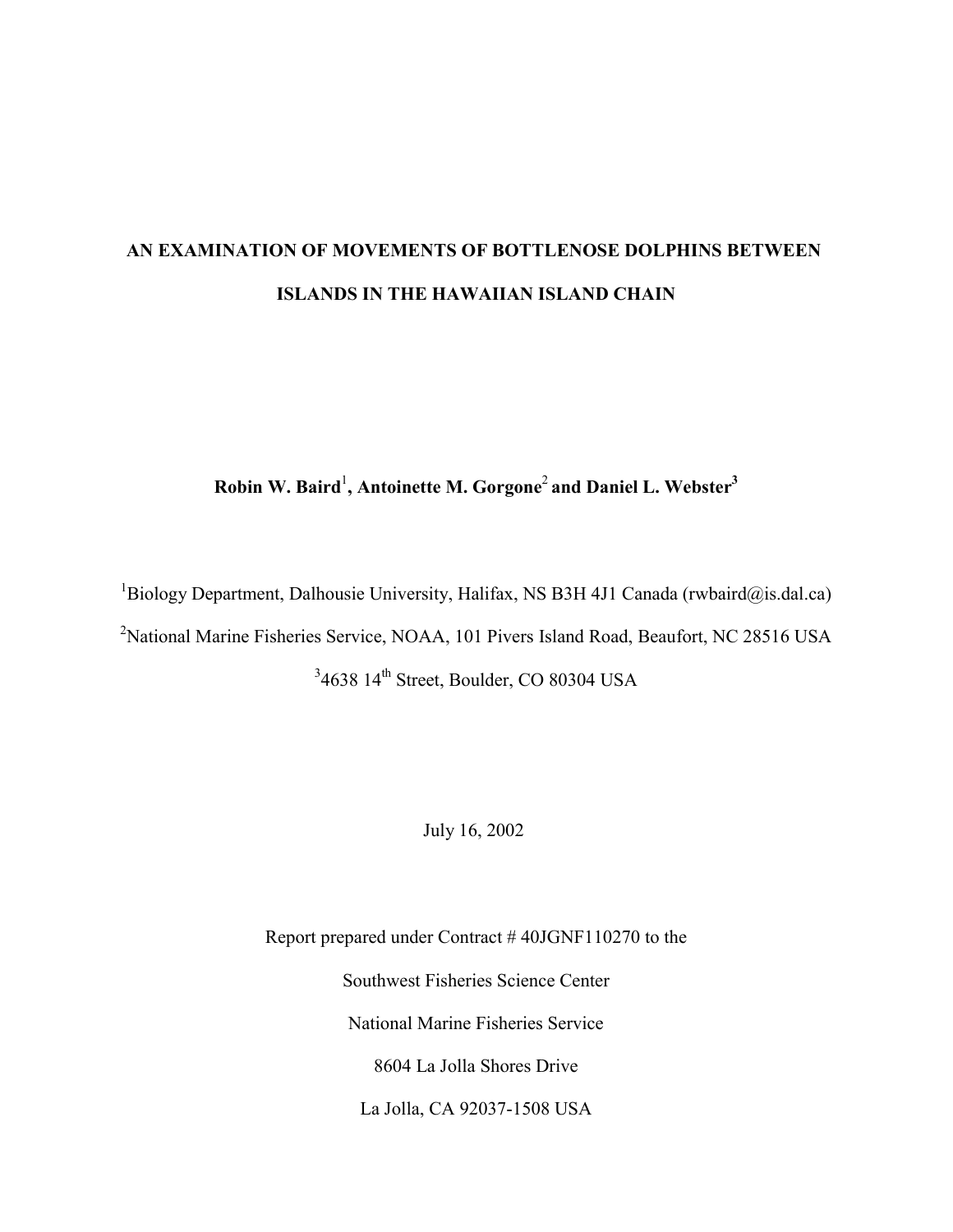#### **Abstract**

Information on population size, residency and movements of bottlenose dolphins (*Tursiops truncatus*) around oceanic islands is extremely limited. We photo-identified bottlenose dolphins around the islands of O'ahu, Maui/Lana'i, and Hawai'i, in April and May 2002, and compared photographic identities with dolphins identified off Maui/Lana'i in 2000 and 2001. Seventeen bottlenose dolphin groups (mean group size of 8.5 individuals) were encountered during 28 days of field effort, and 58 individuals with long-term markings were documented in the three areas. Of the 18 individuals identified off Maui/Lana'i, 11 of these had been documented in that area in 2000/2001, indicating that individuals show some residency to the area. Of the 40 individuals identified off the islands of O'ahu (29) and Hawai'i (11), none had been previously documented. Combined with an apparent preference for shallow (<200 m deep) areas, these data suggest that movements between islands are limited. Concurrent biopsy sampling for collection of genetic samples may provide evidence of differentiation between islands, however sample sizes off the islands of O'ahu (6) and Hawai'i (4) are currently insufficient for such testing.

### **Introduction**

While bottlenose dolphins are found in coastal areas, in the open ocean, and around oceanic islands, information on population characteristics (e.g., population size or individual residency) of bottlenose dolphins around oceanic islands are limited. Work by Acevedo**-**Gutierrez (1999) at Cocos Island, off the Pacific coast of Costa Rica, suggests that some oceanic island bottlenose dolphin populations are both large and transitory in nature. A recent study of bottlenose dolphins in Hawai'i, in an area of approximately  $3,000 \text{ km}^2$  between the islands of Maui, Lana'i and Kaho'olawe, found a relatively small population size and individuals that appeared to show some residency to the area (Baird et al. 2001). This area, colloquially termed the "four islands" (also including the island of Moloka'i), is unique within the main Hawaiian Island chain, with a broad shallow  $\left($  <200 m) plateau between the four islands, rather than single pinnacles surrounded by deep (>2000 m) waters, as is characteristic of the islands of Hawai'i, O'ahu, and Kaua'i.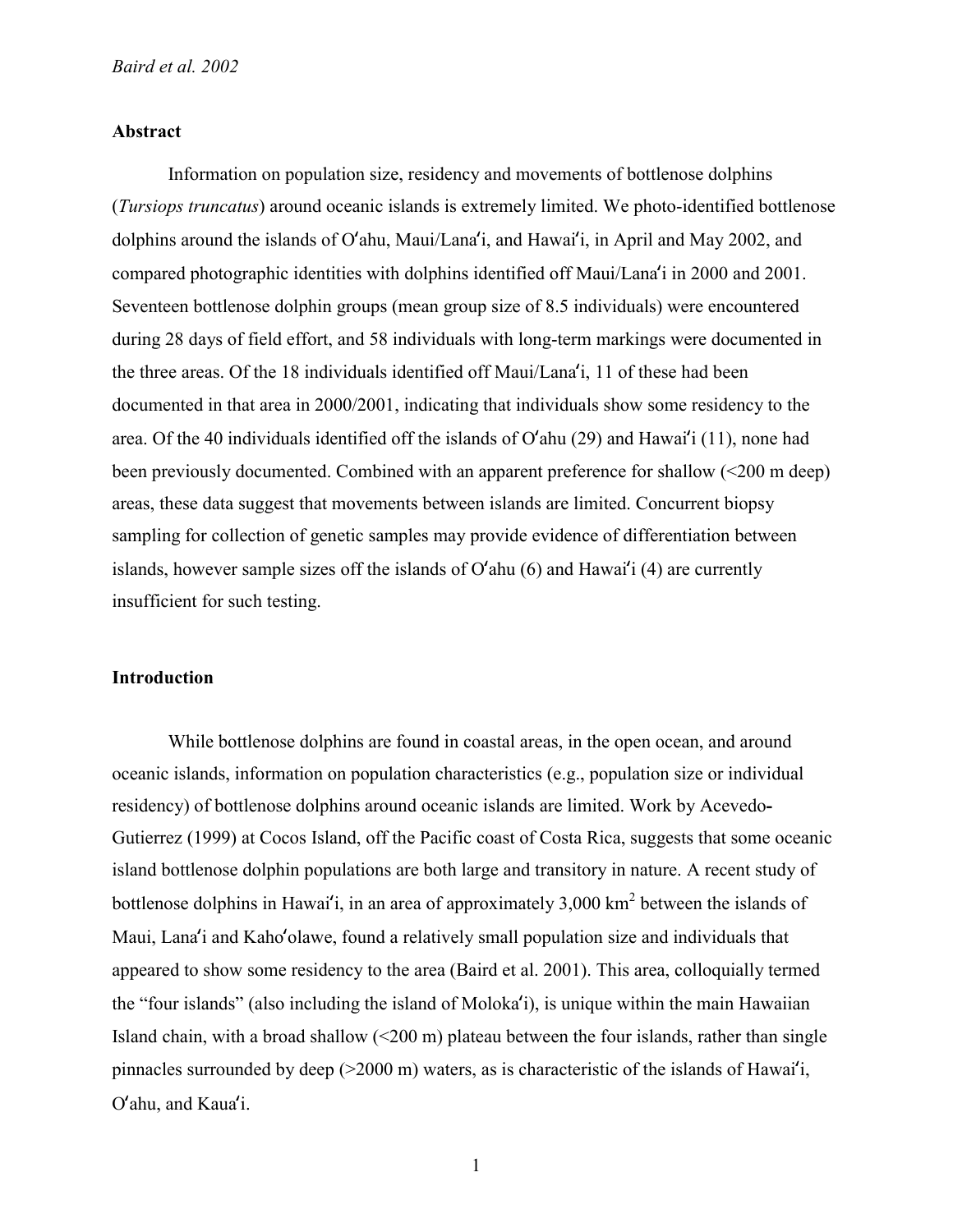Baird et al. (2001) estimated that only approximately 134 individuals (95%  $CI = 107$ -179) used the Maui/Lana'i/Kaho'olawe area between 1999 and the spring of 2001, from a between-year mark-recapture study of photo-identified individuals. They found evidence that individuals in the periphery of the study area were seen less frequently than individuals in the core part of the study area. This suggests that individual dolphins may show preferences for particular areas within the Hawaiian Island chain, potentially limiting movements between islands. The boundaries of the Baird et al. (2001) study area were set largely by travel distance from a central port (Lahaina, Maui) and worsening sea conditions away from the lee created by the west Maui mountains, rather than by known limits to the movements of the dolphins. Both coastal and offshore forms of bottlenose dolphins are known to make long-distance movements (Wells et al. 1990, 1999), and the distance from the four island area to the next closest islands (O'ahu to the northwest and the island of Hawai'i to the southeast) is relatively small (less than 25 nm), a distance that is probably trivial in terms of the movements of individual bottlenose dolphins. Bottlenose dolphins are known to occur off other islands in the Hawaiian Island chain (Mobley et al. 2001), but no photo-identification effort has been extended around other islands to document individual use of these areas.

During the spring of 2002 we conducted field work off the islands of Hawai'i, Maui and Lana'i, and O'ahu, to: 1) confirm that bottlenose dolphins in the Maui/Lana'i population previously studied by Baird et al. (2001) were continuing to show residence to the area; 2) assess whether individuals from this population were moving to other adjacent islands; and 3) to collect skin samples from bottlenose dolphins for genetic stock identification studies.

#### **Methods**

Research was undertaken along the lee shores of the islands of Hawai'i, Maui, and O'ahu, during April and May 2002 (Figure 1). Research vessels in the three areas were similar. Off the island of Hawai'i two vessels were used, a 20' and a 27' Whaler; off Maui/Lana'i a 19' rigidhulled inflatable was used; and off O'ahu a 20' Whaler was used. During all times on the water between 3 and 5 observers would visually scan 360 degrees around the vessel as it moved through the area at speeds of between 15 and 30 kph. At intervals of 5 to 10 minutes the vessel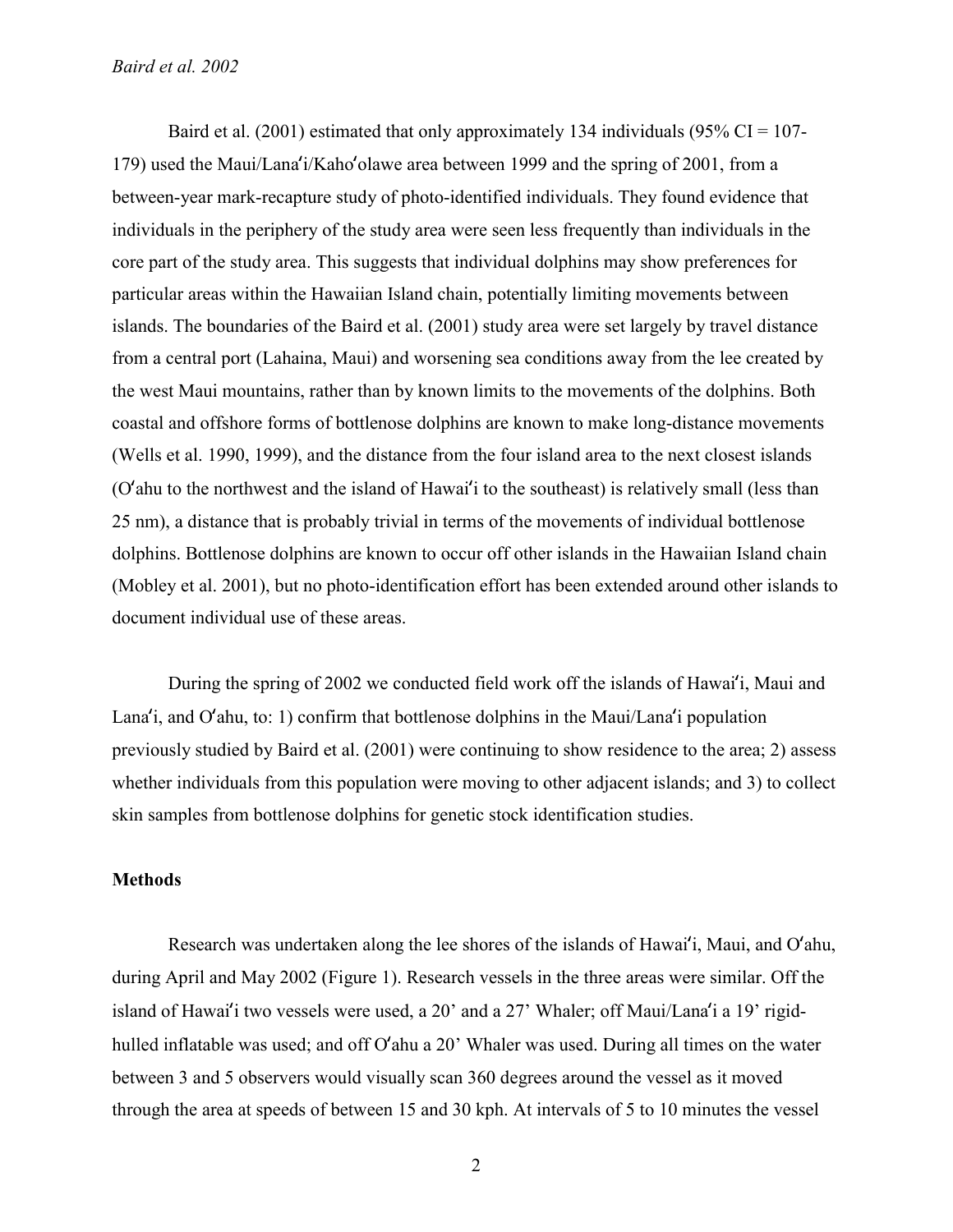was stopped for approximately one minute for 360 degree scanning of the horizon with 7-10 power binoculars. Distribution of search effort was limited primarily by sea conditions, with the vessel attempting to remain in areas with sea conditions less than Beaufort 4. Within these constraints, efforts were made to cover as wide an area as possible in each study area, extending as far alongshore and offshore as possible, given sea and fuel constraints.

When bottlenose dolphins were encountered we attempted to obtain multiple photographs of every individual present in the group, using 100 ASA color slide film and a Canon SLR with a 100-300 autofocus lens. Minimum, maximum and "best" estimates of group size were noted in the field. We remained with each group until one of the following: 1) we were confident that all individuals in the group were photo-identified; 2) groups were lost; 3) photographic efforts had to be discontinued due to sea conditions; or 4) individuals in the group were showing clear avoidance of the research vessel which was preventing any additional good-quality photos being obtained.

Only good quality photographs (in focus, un-obscured, with the dorsal fin relatively perpendicular to the plane of the photograph, and with the dorsal fin large enough to identify small notches, if present) were used. Individual dolphins were identified from photographs based primarily on the size, location and pattern of notches on the trailing edge of the dorsal fin and on the back directly behind the dorsal fin (cf. Wells and Scott 1990; Wursig and Jefferson 1990). Those individuals with dorsal fin or back notches are hereafter referred to as "marked" animals. Individuals without dorsal fin or back notches could often be identified within and between encounters based on other features (e.g., pigmentation patterns, dorsal fin shape, skin scrapes or scars). However, because the longevity of many of these features is known to be shorter than dorsal fin notches (Wilson 1995), those dolphins identified only from such characteristics were not used for inter-year comparisons. Inter-year comparisons of all marked individuals were made with a catalog of 68 individual bottlenose dolphins photo-identified off the islands of Maui, Lana'i and Kaho'olawe from February 2000 through March 2001 (Baird et al. 2001). Calculations of average group size used the "best" estimates from the field, unless the number of individuals photo-identified from a particular encounter was greater. In these cases the larger value was used; when fewer individuals were photo-identified than estimated in the field this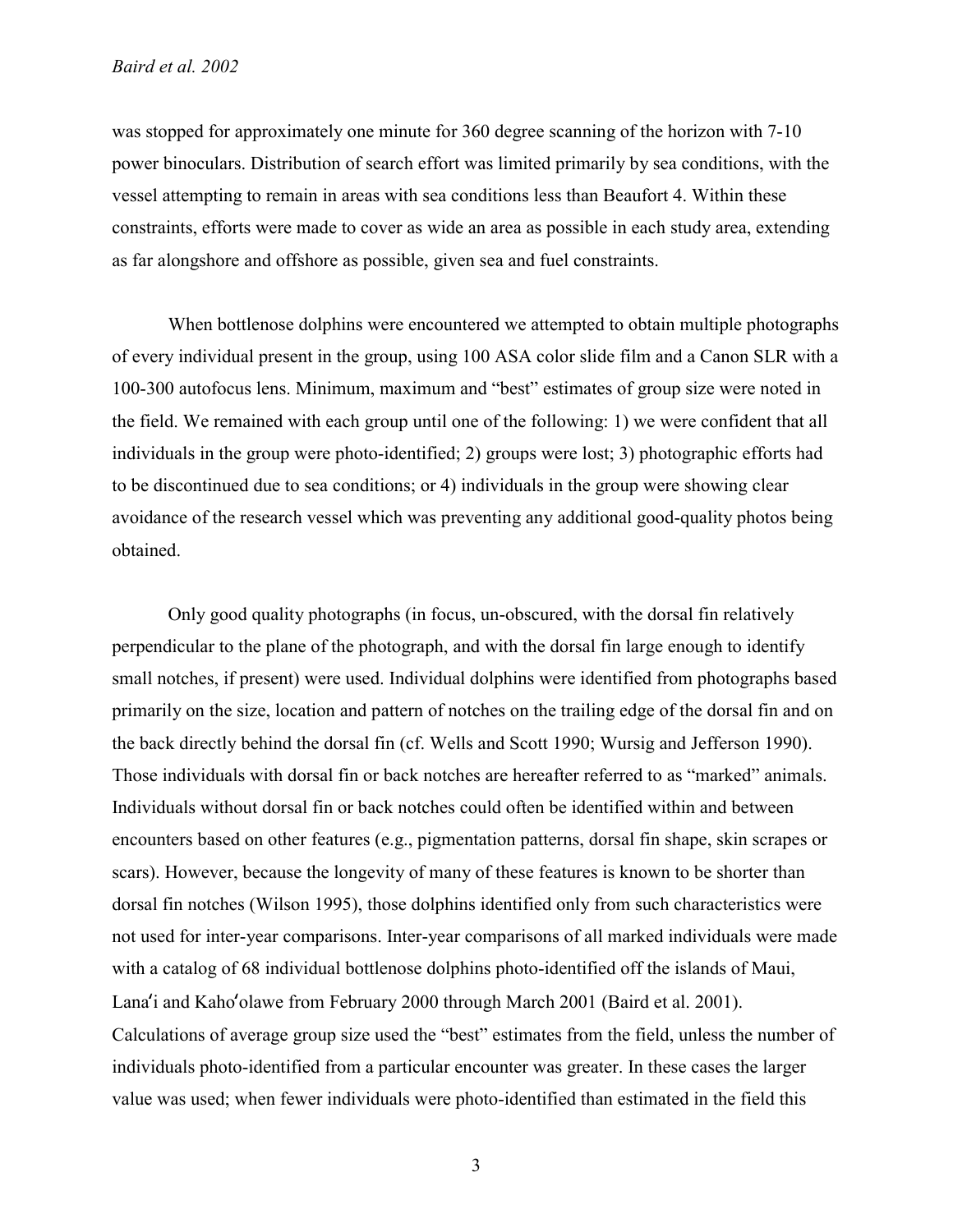lower value was not used, as other conditions (see above) may have resulted in incomplete photo-identification of all individuals present.

#### **Results and Discussion**

Between April 3 and May 1, 2002, a total of 196.3 hours on 28 different days (average of 7 h/day) were spent searching for odontocetes in the nearshore waters of Hawai'i. A total of 2,730 km of trackline was covered spread between the three study areas, with 10 days spent off the west coast of the island of Hawai'i, nine days working between the islands of Maui and Lana'i, and nine days working off the west and south coasts of the island of O'ahu (Figure 2). Bottlenose dolphins were encountered on 17 occasions on 12 days, with four encounters each off the islands of Hawai'i and O'ahu, and nine encounters off Maui/Lana'i (Table 1).

Associations between bottlenose dolphins and other species were noted. Associations with humpback whales (*Megaptera novaeangliae*) were common (7 encounters, 41%). One additional encounter involved an association with false killer whales (*Pseudorca crassidens*). Encounter rates with bottlenose dolphins off the islands of Maui and Lana'i were greater than three times higher than encounter rates off the other islands, though this difference was not significant (Kruskal-Wallis one-way ANOVA,  $p = 0.26$ ).

A total of 679 photographic frames were taken of bottlenose dolphins during the study. From these, we obtained 103 identifications, including both "marked" (notched) and unmarked dolphins (Table 2). Seventy-nine of these identifications were of marked individuals, however there were a number of re-sightings within the study period, resulting in a total of 58 individual marked bottlenose dolphins being identified in 2002. During the winter of 2000/2001 (November 2000 through March 2001) a total of 59 marked individuals were documented in 323 hours on 49 field days (Baird et al. 2001). The greater number of individuals identified per unit field time during 2002 results primarily from two large groups encountered (and photo-documented) off O'ahu. Average group size was about three times larger off O'ahu than the other islands or during the 2000/2001 study reported by Baird et al. (2001), though this difference was not significant (Kruskall-Wallis one-way ANOVA,  $p = 0.164$ ).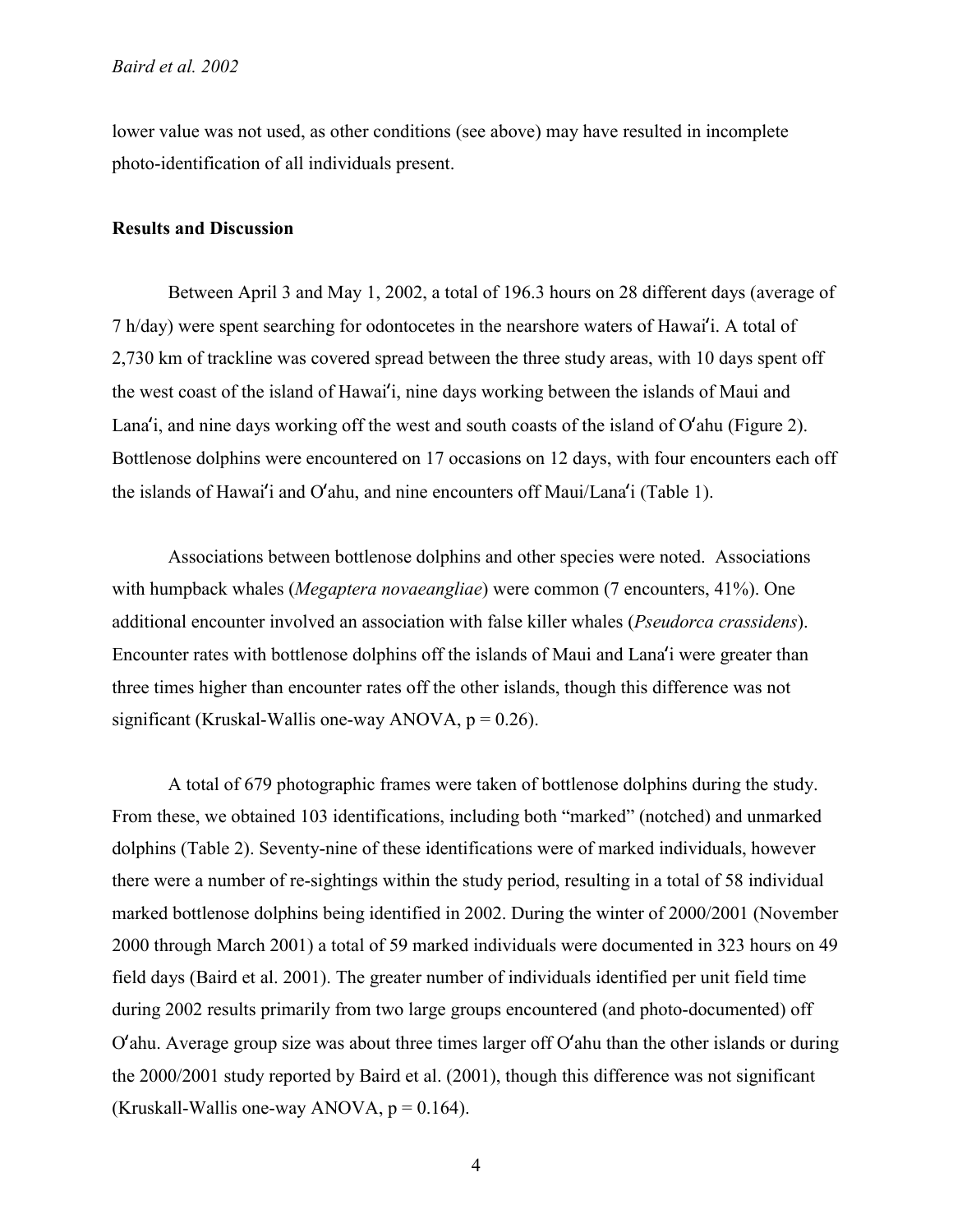#### *Baird et al. 2002*

Comparisons of photographically-identified dolphins between the islands, and with the 2000/2001 catalog of Baird et al. (2001), revealed no matches of individuals between islands. Of the 18 individual "marked" dolphins that were identified off Maui and Lana'i, 11 of these individuals (61%) had been documented in 2000/2001, suggesting that no large-scale movement of dolphins out of the area had occurred between the 2000/2001 and 2002 field seasons. Baird et al. (2001) reported a similar (57.6%) proportion of resighted individuals between years off Maui and Lana'i. In terms of assessing the potential for movements of dolphins between islands, sufficient time between field seasons is needed to allow re-distribution of dolphins, thus between-year comparisons have a greater potential in revealing such movements, if they in fact exist. Given a 61% between-year resighting rate, if bottlenose dolphins in the Maui/Lana'i area were freely mixing between islands we would have expected six or seven of the 11 dolphins off the island of Hawai'i and 17 or 18 of the 29 dolphins off O'ahu to have been previously documented off Maui/Lana'i. A chi-square test comparing the number of dolphins matched previously from each island (Hawai'i – 0; Maui/Lana'i – 11;  $O'$  ahu – 0) and the number not matched (Hawai'i – 11; Maui/Lana'i – 7; O'ahu – 29) was significant ( $p \le 0.001$ ), illustrating that this result did not occur by chance alone. With no matches between Maui/Lana'i and the other two islands, it is clear that bottlenose dolphins are not mixing freely between the islands.

Examining the distribution of sightings in relation to effort both in 2000/2001 (see maps in Baird et al. 2001) and in the current study (Figure 2), suggests that bottlenose dolphins found in near-shore waters around the main Hawaiian Islands are island-associated, that is, they are not members of a pelagic population that occasionally passes by the islands. Two lines of evidence support this. Firstly, while considerable effort was spent in offshore (deep,  $> 200$  m) waters around O'ahu and the island of Hawai'i in 2002, and off the island of Lana'i in 2000/2001 (Baird et al. 2001), virtually all of the sightings occurred in relatively near-shore and shallow (<200 m) waters. Secondly, the lack of documented movements between islands all relatively close to each other, suggest that the rate of movements between islands, over relatively deep channels, is, at most, very low. This lack of movements between islands and apparent preference for near-shore shallow-waters suggests that genetic differentiation may exist between bottlenose dolphins within the main Hawaiian Island chain. Concurrent with the 2000-2002 field efforts, 28 skin biopsy samples of bottlenose dolphins from these islands have been obtained, though only four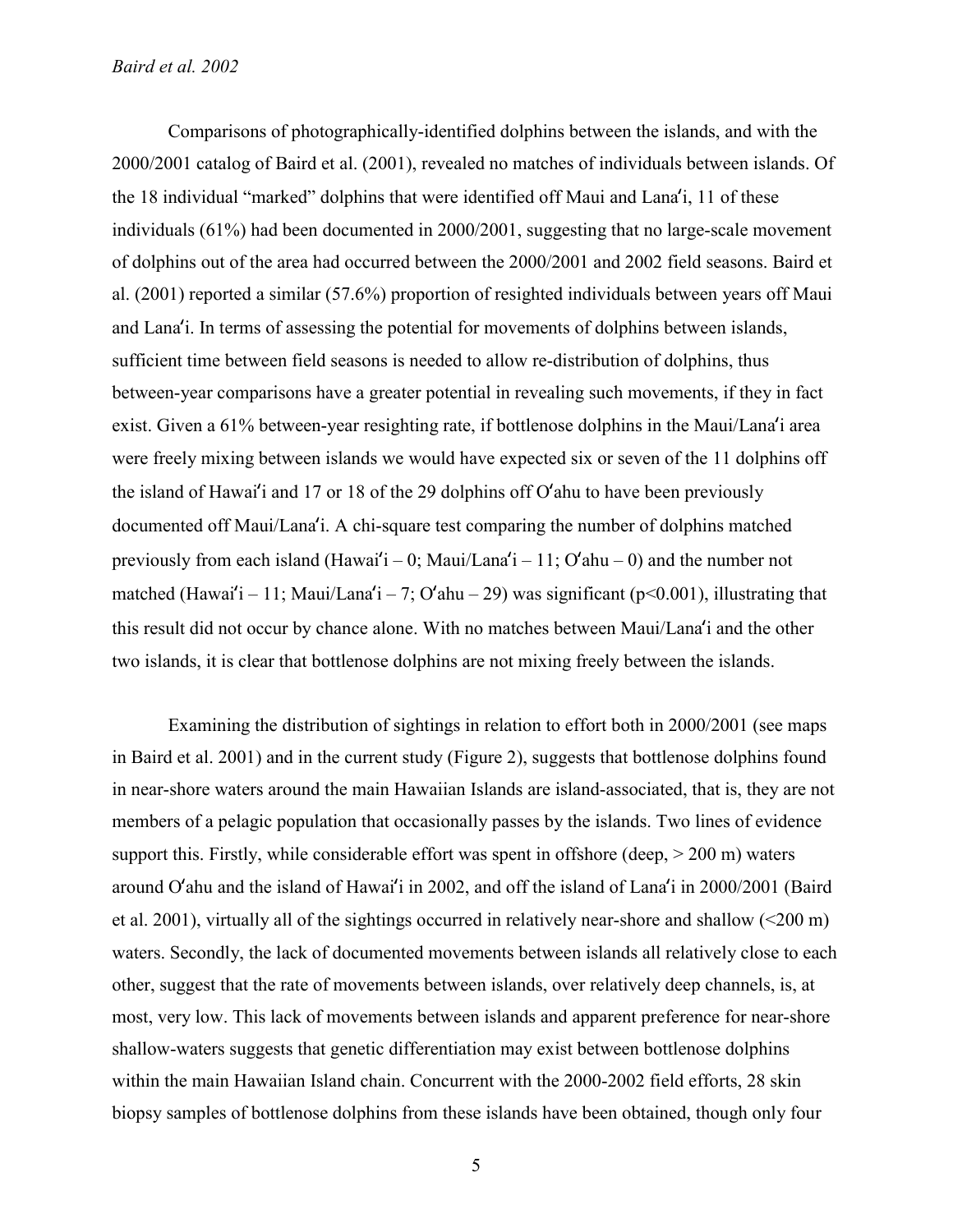samples have been obtained off the island of Hawai'i and six samples off O'ahu. Given the level of genetic variability found within this species (Hoelzel et al. 1998), existing samples sizes at each island area are likely insufficient to assess whether genetic differentiation exists.

#### **Acknowledgements**

This project was funded under a contract from the Southwest Fisheries Science Center, and was administered through the Hawai'i Wildlife Fund. We would like to thank Jay Barlow and Bill Gilmartin for their assistance with administering the contract and funds, and Hannah Bernard for her support. Allan Ligon, Kim Andrews, Bridget Watts, Chris Brayton and a number of other people helped in the field. Off the island of Hawai'i Dan McSweeney and the Wild Whales Research Foundation provided research vessels and additional logistical support, as well as assisting with field efforts. Off the island of Maui the Island Marine Institute provided a research vessel and logistical support. Off the island of O'ahu, Joe Mobley of the University of Hawai'i provided a research vessel. Accommodation on Maui was provided by Tom and Chris Brayton. Kim Andrews provided tremendous assistance with access to the O'ahu vessel. Tori Cullins provided emergency moorage off O'ahu. This effort would not have been possible without the assistance and support of all of these individuals and organizations. Research was undertaken under NMFS Scientific Research Permits No. 731-1509 (issued to R.W. Baird) and No. 774- 1437 (issued to the S.W. Fisheries Science Center). Sascha Hooker and Jay Barlow reviewed a draft of the report.

#### **Literature cited**

- Acevedo-Gutierrez, A. 1999. Aerial behavior is not a social facilitator in bottlenose dolphins hunting in small groups. J. Mammal. 80: 768-776.
- Baird, R.W., A.M. Gorgone, A.D. Ligon and S.K. Hooker. 2001. Mark-recapture abundance estimate of bottlenose dolphins (*Tursiops truncatus*) around Maui and Lana'i, Hawai'i, during the winter of 2000/2001. Report prepared under Contract #40JGNF0-00262 to the Southwest Fisheries Science Center, National Marine Fisheries Service, La Jolla, CA.
- Hoelzel, A.R., C.W. Potter, and P.B. Best. 1998. Genetic differentiation between parapatric 'nearshore' and 'offshore' populations of the bottlenose dolphin. Proc. Roy. Soc. London B 265:1177-1183.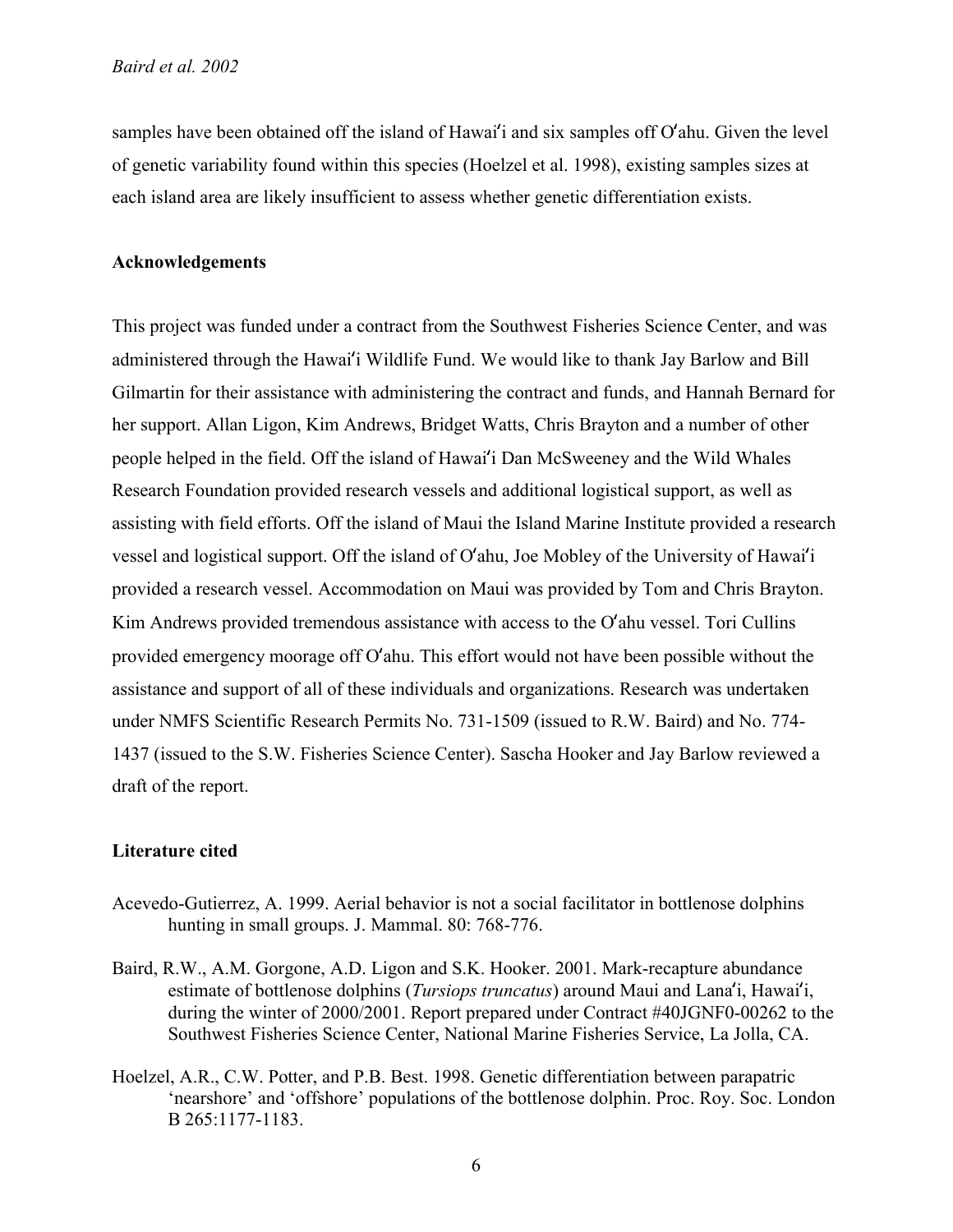- Mobley, J.R., Spitz, S.S., Forney, K.A., Grotefendt, R.A., and Forestell, P.H. 2000. Distribution and abundance of odontocete species in Hawaiian waters: preliminary results of 1993-98 aerial surveys. Southwest Fisheries Science Center Administrative Report LJ-00-14C.
- Wells, R.S., and Scott, M.D. 1990. Estimating bottlenose dolphin population parameters from individual identification and capture-recapture techniques. Rep. Int. Whal. Comm. Spec. Issue, 12: 407-415.
- Wells, R.S., Dohl, T.P., Hansen, L.J., Kelly, D.L., Baldridge, A., and Defran, R.H. 1990. Northward extension of the range of bottlenose dolphins along the California coast. *In* The bottlenose dolphin. *Edited by* S. Leatherwood and R.R. Reeves. Academic Press, New York. pp. 421-431.
- Wells, R.S., Rhinehart, H.L., Cunningham, P., Whaley, J., Baran, M., Koberna, C., and Costa, D.P. 1999. Long distance offshore movements of bottlenose dolphins. Mar. Mamm. Sci. 15: 1098-1114.
- Wursig, B., and Jefferson, T.A. 1990. Methods of photo-identification for small cetaceans. Rep. Int. Whal. Comm. Spec. Issue, 12: 43-52.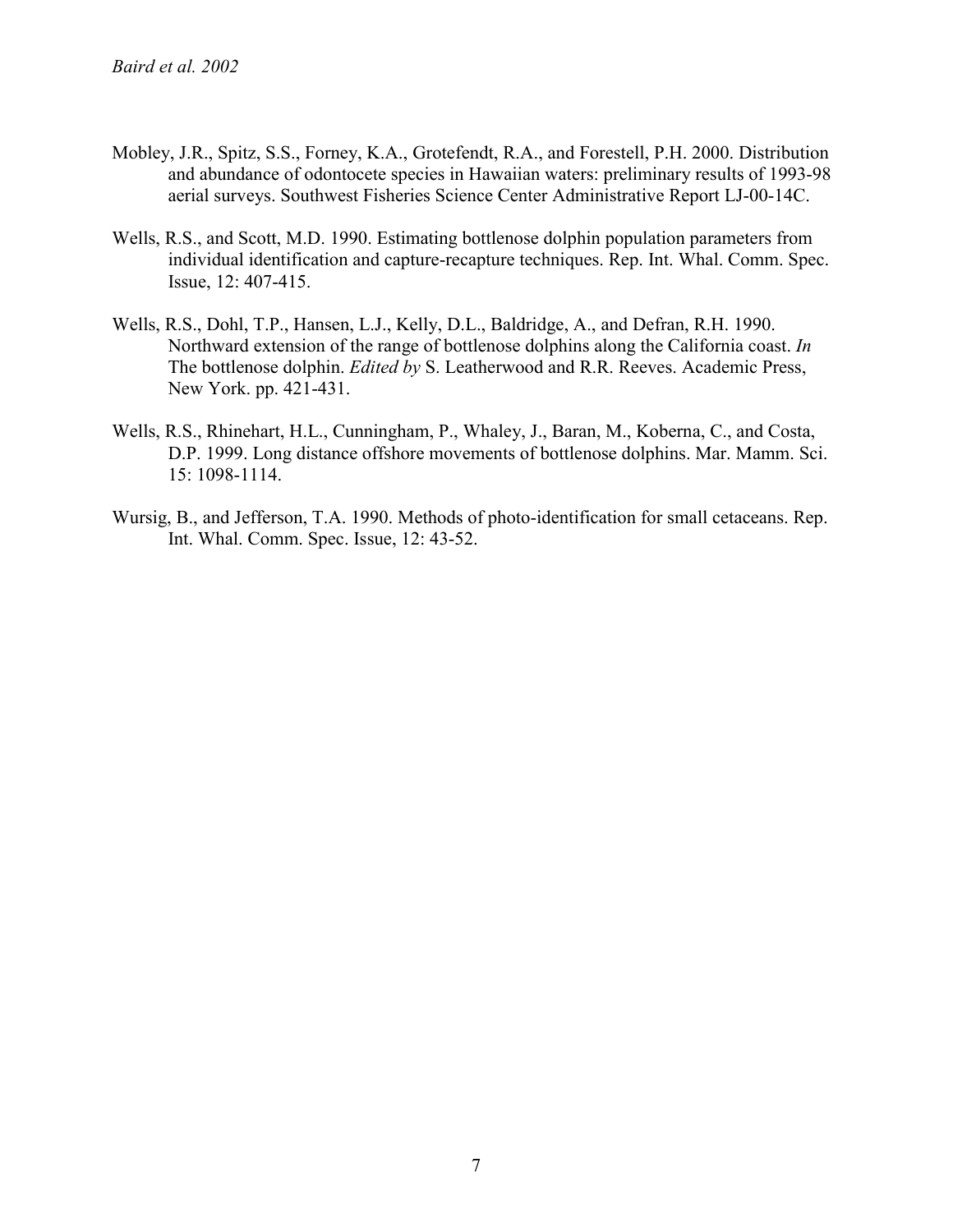| <b>Island</b> | # hours effort $\vert$ # km effort |       | # encounters | Group size average (SD) |
|---------------|------------------------------------|-------|--------------|-------------------------|
| Hawai'i       | 75.5                               | 1089  |              | 7.0(3.6)                |
| Maui/Lana'i   | 63.8                               | 785   |              | 5.3(2.9)                |
| $O'$ ahu      |                                    | 860   |              | 17.3(17.9)              |
| <b>Total</b>  | 196.3                              | 2,730 |              | 8.5(9.6)                |

Table 1. Summary of effort and bottlenose dolphin encounters.

Table 2. Summary of photo-identification results and inter-island comparisons.

| <b>Island</b> | # identifications<br>("marked" and<br>unmarked $)^1$ | # identifications<br>"marked" only" | # marked<br><i>individuals</i><br>identified <sup>2</sup> | # Individuals<br>previously<br>documented <sup>3</sup> |
|---------------|------------------------------------------------------|-------------------------------------|-----------------------------------------------------------|--------------------------------------------------------|
| Hawai'i       |                                                      |                                     |                                                           |                                                        |
| Maui/Lana'i   | 38                                                   | 27                                  |                                                           |                                                        |
| $O'$ ahu      |                                                      | 39                                  | 29                                                        |                                                        |
| <b>Total</b>  | 103                                                  | 70                                  |                                                           |                                                        |

Includes within-season re-sightings. <sup>2</sup>Does not include within-season resightings - individuals seen more than once at each study site counted only once.<sup>3</sup> Comparisons made with a catalog of 68 individual "marked" dolphins documented off the islands of Maui, Lana'i and Kaho'olawe between February 2000 and March 2001.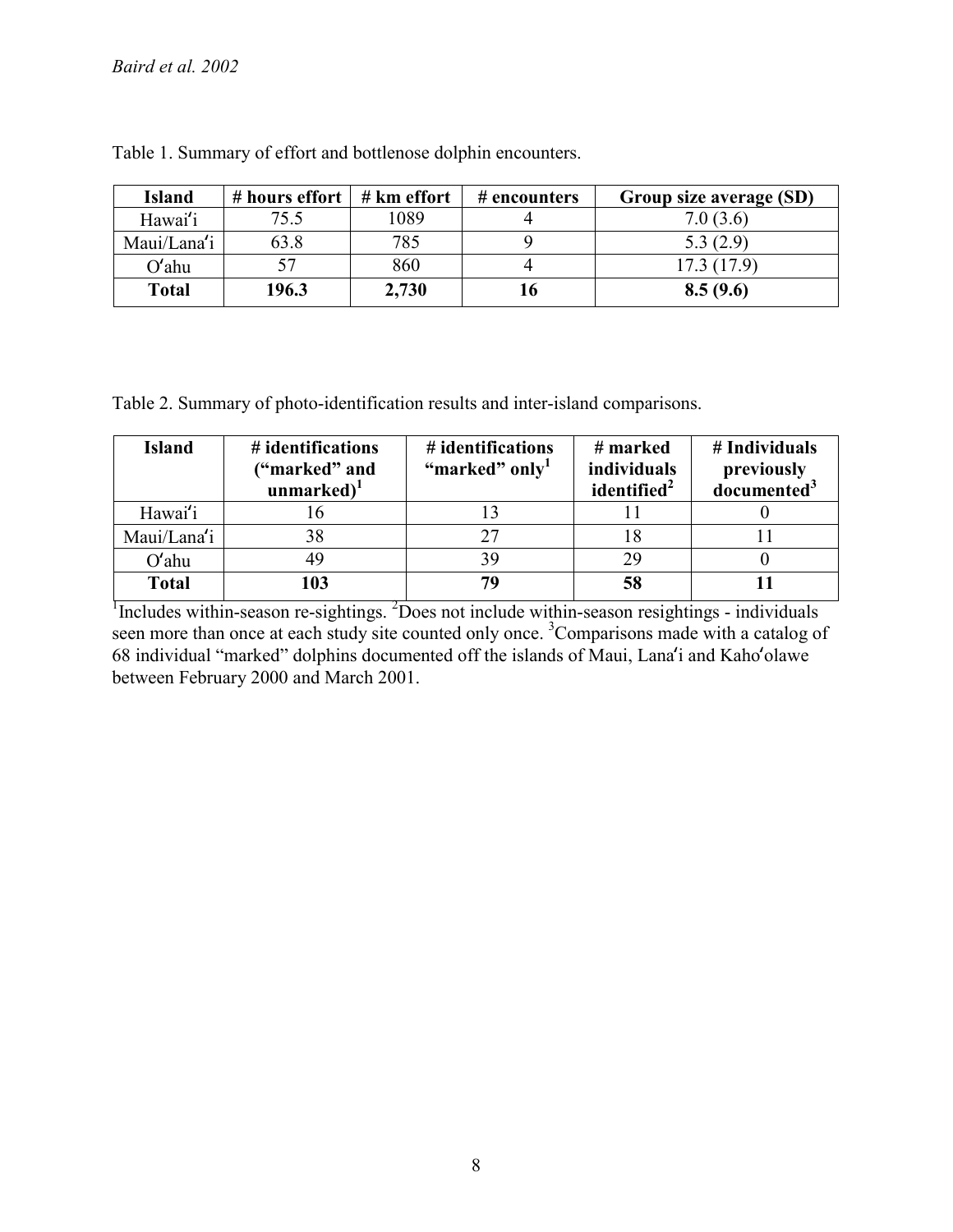*Baird et al. 2002*



Figure 1. Distribution of search effort in Hawai'i, April – May 2002.